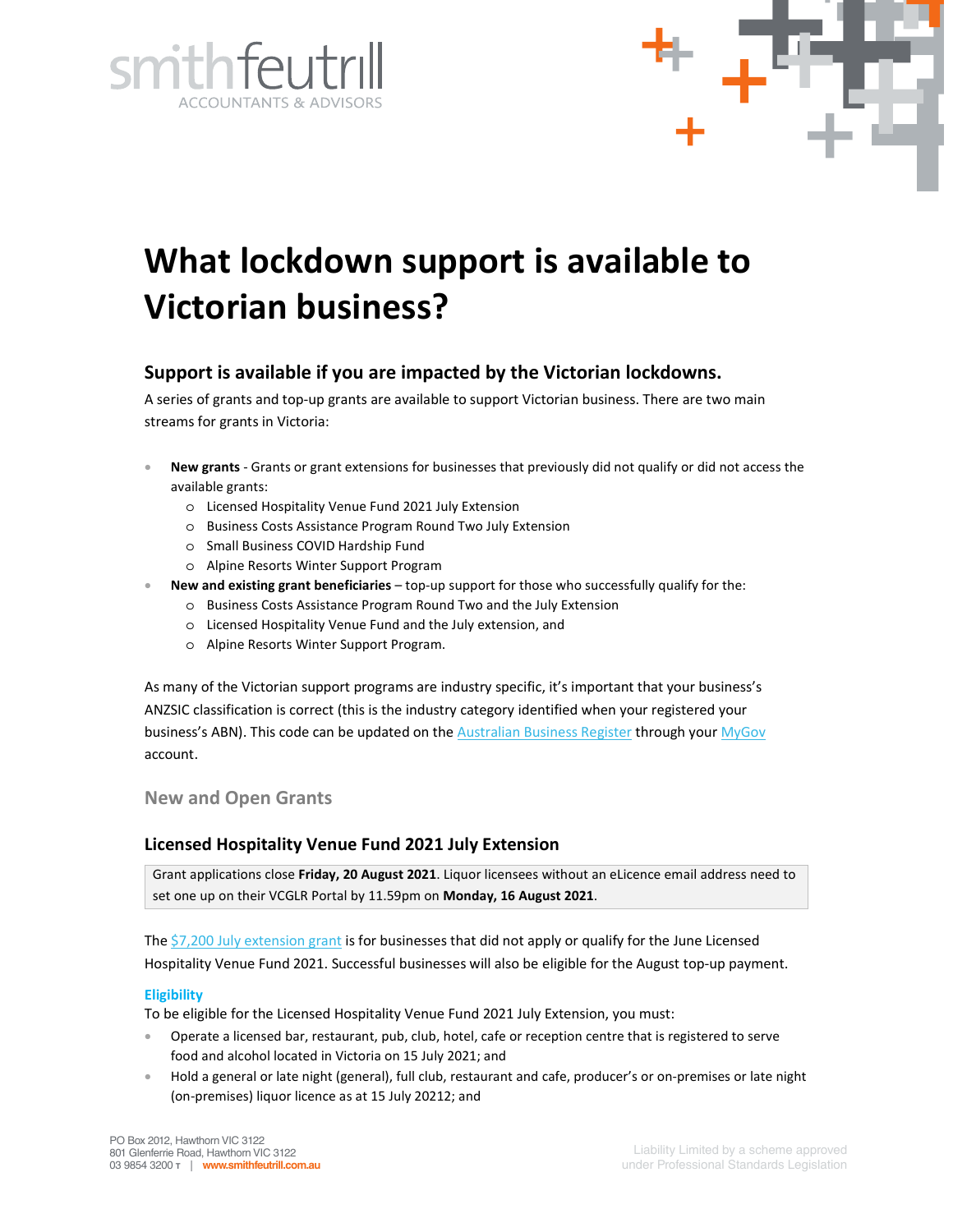- Have a food business (which may be a third party or the Applicant) holding a Class 2 or 3 Service Sector Certificate of Registration that is valid in 2020 or 2021 under the Food Act 1984 which serves food on the same premises; and
- Be registered for GST on or from 15 July 2021, and
- Hold an ABN and have held that ABN from 15 July 2021; and
- Be registered with the responsible Federal or State regulator (ASIC, ACNC, Consumer Affairs Victoria, VCGLR; local councils, PrimeSafe Victoria etc).

If your business is an employing entity, your business must also attest that the business is supporting its workers to access any paid leave entitlements, or that if a person can work from home, to work from home during the COVID-19 restrictions, and supporting their casual workers, where possible.

Businesses that are eligible for any other support packages launched on or after 27 May 2021, will not be eligible for grants under the July extension fund. In addition, organisations that operate a private genderexclusive club where membership is only by invitation or nomination by an existing member are not eligible for assistance under the Program.

The grant might also be denied to businesses subject to adverse findings by a Government agency or local council, is subject to external administration or a petition for bankruptcy or deregistration, or becomes deregistered.

#### **How to apply**

Eligible liquor licensees with an eLicence email address registered with the Victorian Commission for Gambling and Liquor Regulation (VCGLR) should receive an email containing their grant application link from Business Victoria. Liquor licensees without an eLicence email address need to set one up on their VCGLR Portal by 11.59pm on Monday, 16 August 2021 to receive their grant application link.

Applications for a grant can only be submitted through the link emailed by Business Victoria and close on Friday, 20 August 2021. If you have not received your link, call the Business Victoria hotline on 13 22 15.

## **Business Costs Assistance Program Round Two July Extension**

Grant applications close **Friday, 20 August 2021** or until funding is exhausted.

The  $$4,800$  July extension grant is for businesses that did not previously receive funding through the Business Costs Assistance Program Round Two (May and June 2021).

#### **Eligibility**

To be eligible for the Business Costs Assistance Program Round Two July Extension, you must:

- Be located within Victoria; and
- Be registered as operating in an eligible industry sector identified in the List of Eligible ANZSIC classes (categories include non-essential retail, hospitality, tourism, transport, events and related services, services and education, health care and social assistance). Your ABN registration contains this information; and
- Have incurred direct costs as a result of the July COVID restrictions and the business cannot predominantly operate remotely; and
- Have an annual Victorian payroll of up to \$10 million in 2019-20 on an ungrouped basis; and
- Be registered for GST on and from 15 July 2021 (or a not-for-profit not registered for GST that has annual turnover between \$75,000 and \$150,000);
- Hold an ABN and have held that ABN on and from 15 July 2021; and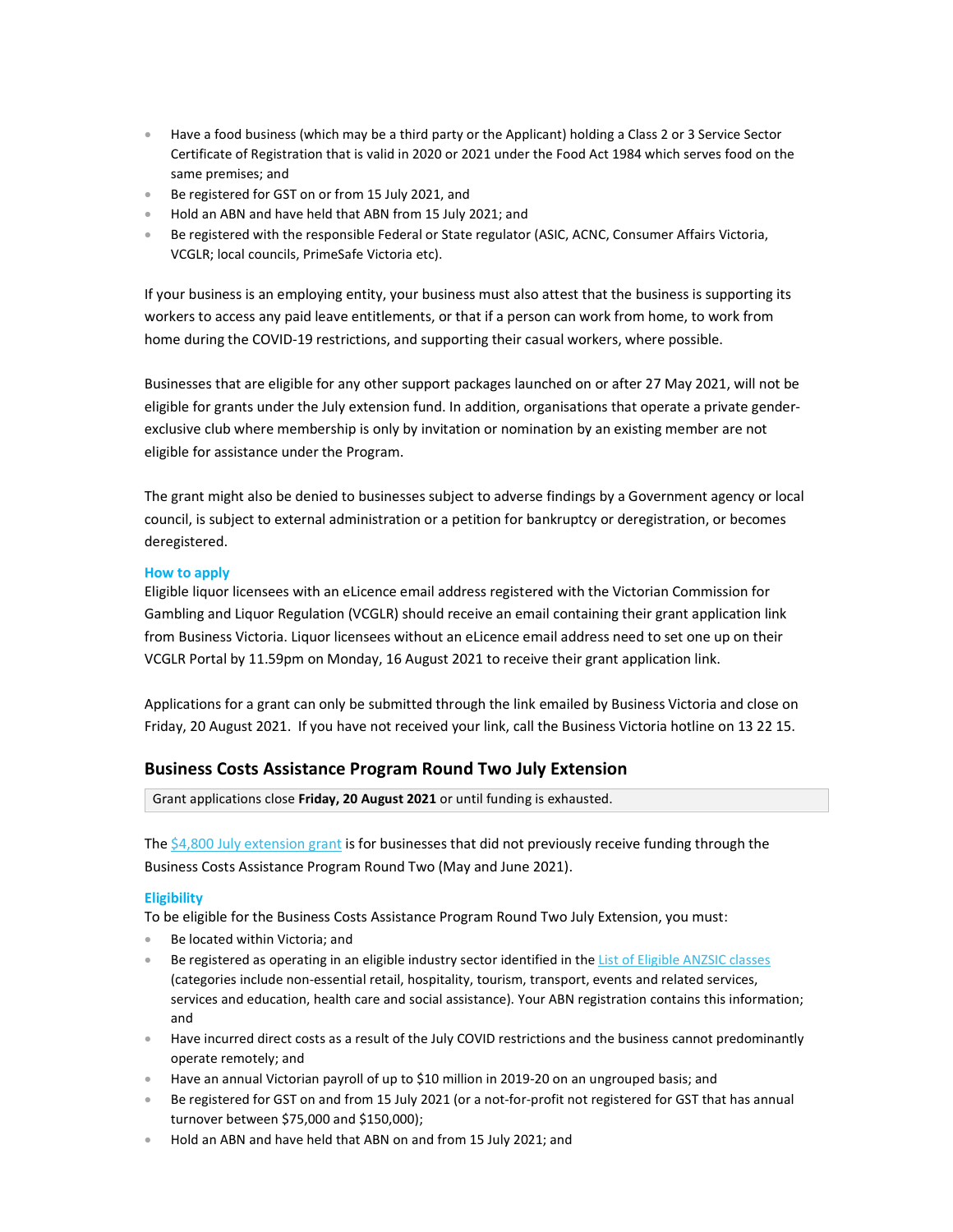Be registered with the responsible Federal or State regulator (ASIC, ACNC or Consumer Affairs Victoria).

If your business is an employing entity, your business must also:

- Be registered with WorkSafe Victoria; and
- Attest that the business is supporting its workers to access any paid leave entitlements, or that if a person can work from home, to work from home during the COVID-19 restrictions, and supporting their casual workers, where possible.

Organisations that operate a private gender-exclusive club where membership is only by invitation or nomination by an existing member are not eligible for assistance under the Program. The grant might also be denied to businesses subject to adverse findings by a regulator, is subject to external administration or a petition for bankruptcy or deregistration, or becomes deregistered (including a lapse in registration).

#### **How to apply**

Applications are made online through the Business Victoria website and close on 20 August 2021 or until funds are exhausted.

#### **Small Business COVID Hardship Fund**

Grant applications close **10 September 2021**.

The Small Business COVID Hardship Fund offers grants of up to \$10,000 to businesses that have been severely impacted by COVID-19 experiencing a decline in turnover of at least 70% but are ineligible for other business grants programs.

#### **Eligibility**

To be eligible for the hardship fund, you must:

- Be located within Victoria; and
- Have experienced a decline in turnover of at least 70% for a minimum consecutive two-week period since 27 May 2021 (based on your worst minimum consecutive two-week trading period between 27 May and 10 September 2021 compared with a minimum consecutive two-week trading period between 27 May and 10 September 2019 from a similar time of the year); and
- Have an annual Victorian payroll of up to \$10 million in 2019-20 on an ungrouped basis; and
- Be registered for GST on and from 28 July 2021;
- Hold an ABN and have held that ABN on and from 28 July 2021; and
- Be registered with the responsible Federal or State regulator (ASIC, ACNC or Consumer Affairs Victoria). If your business is an employing entity, your business must also:
- Be registered with WorkSafe Victoria; and
- Attest that the business is supporting its workers to access any paid leave entitlements, or that if a person can work from home, to work from home during the COVID-19 restrictions, and supporting their casual workers, where possible.

Businesses that are eligible for any other support packages launched on or after 27 May 2021 will not be eligible for the hardship fund. In addition, organisations that operate a private gender-exclusive club where membership is only by invitation or nomination by an existing member are not eligible for assistance under the Program.

#### **How to apply**

To apply for the hardship grant, you can:

• Have your accountant complete your application on your behalf; or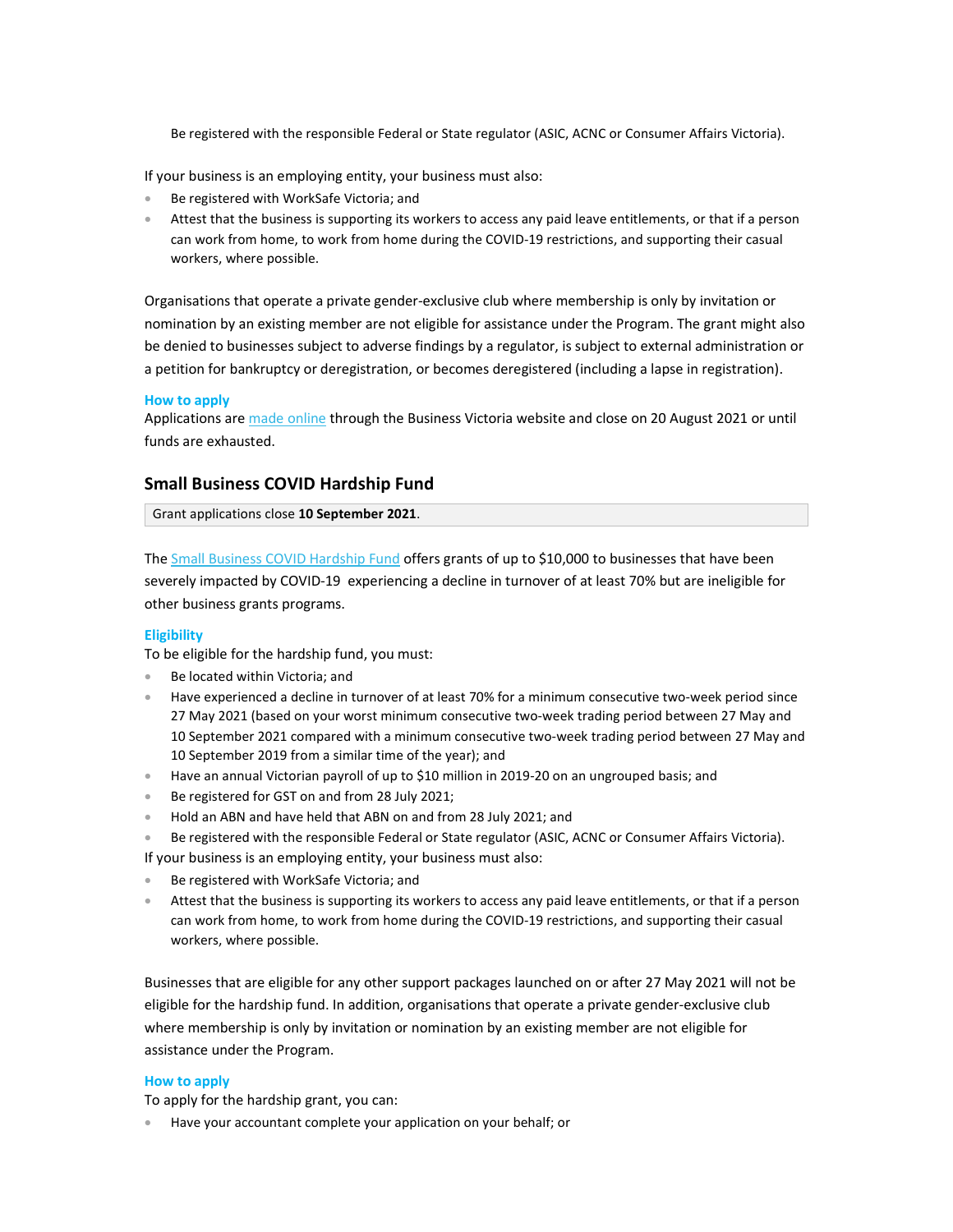- Complete your application online and submit a letter from your accountant attesting to the business's decline in turnover. Your accountant cannot be an employee or director of the applicant, or an associated entity of the applicant, or a director or employee of an associated entity of the applicant.
- Complete your application without a letter from your accountant. Using this method, you will be contacted to supply additional information verifying your application. Applications lodged using this method may take up to 25 business days to process.

## **Alpine Resorts Winter Support Program**

Grant applications close **Friday, 20 August 2021** or until funding is exhausted.

The Alpine Resorts Winter Support Program provides funding though two streams: on-mountain and Dinner Plains; or off-mountain businesses. Eligible businesses should have received a phone call from the Department of Jobs, Precincts and Regions to assist with the application process. If you believe your business qualifies but you have not been contacted, contact alpineprograms@ecodev.vic.gov.au.

The program is open until Friday 20 August 2021 or until funding is exhausted.

Funding amounts are less any funding received through the Business Costs Assistance Program Round Two and Licensed Hospitality Venue Fund 2021 (capped at a deduction of \$7,000, top-up funding through these programs is not deducted from the total amount).

To be eligible, your business must:

- Hold an ABN and have held that ABN as at 15 July 2021
- Have an annual Victorian payroll of up to \$10 million in 2019-20 on an ungrouped basis
- Be registered for GST as of 15 July 2021 (or a not-for-profit with annual 2019-20 turnover between \$75,000 and \$150,000 registered with the ACNC).
- Be registered with the responsible Federal or State regulator (ASIC, ACNC, CAV), and
- Meet the specific eligibility details of the program.

Funding may be denied to businesses subject to adverse findings by a regulator, is subject to external administration or a petition for bankruptcy or deregistration or becomes deregistered (including a lapse in registration).

#### **On-mountain and Dinner Plain stream**

The On-mountain and Dinner Plain stream provides funding of:

- Up to \$58,000 per premises for employing businesses registered with WorkSafe Victoria, and
- Up to \$33,000 for businesses not registered with WorkSafe.

To be eligible for this program, in addition to the general eligibility criteria, your primary business must be:

- Located within a Victorian Alpine Resort or Dinner Plain, and
- Operate:
	- o A food and beverage venue (restaurant, café, pub, bar or other food venue);
	- o A retail outlet (rental, clothing, footwear, equipment, supermarket, pharmacy, gifts);
	- o A business that provides services directly to visitors or contributes to the visitor experience (transport, activities, experiences, entertainment, health & wellbeing); or
	- o An accommodation business that also has a public on-site food and beverage venue or a retail outlet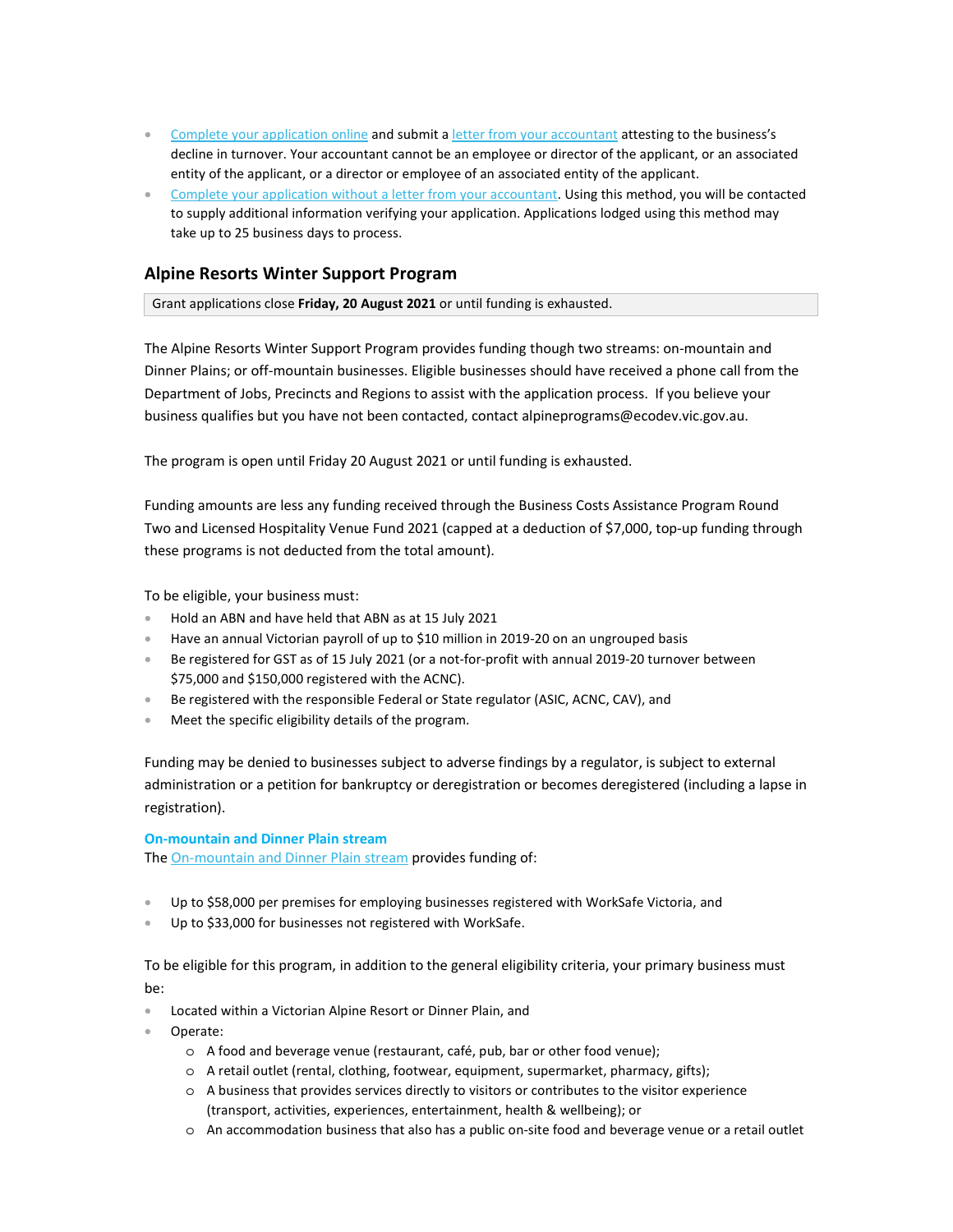A business is responsible for managing lift operations at an Alpine Resort is not eligible for funding under this program.

WorkSafe registered employers can apply for funding for up four premises. Non-WorkSafe businesses are limited to one per ABN.

#### **Off-mountain stream**

The Off-mountain stream provides funding of up to \$18,000.

To be eligible for this program, in addition to the general eligibility criteria, your business must be:

- Located within one of the following regional Local Government Areas: Alpine Shire; Mansfield Shire; Murrindindi Shire; Baw Baw Shire; East Gippsland Shire; and provide:
	- o Rental of snow equipment (including snowboards, skis, boots and clothing) for use within a Victorian Alpine Resort as the primary activity of the business; and/or
	- o Tours within a Victorian Alpine Resort as the primary activity of the business; and/or
	- o Bus transfers to, from and within a Victorian Alpine Resort.

## **Top-up support for existing grant beneficiaries**

The Victorian Government is using the existing grant funding channels to provide top-up and additional funding for those that receive support through the:

- Business Costs Assistance Program Round Two or the Business Costs Assistance Program July Extension;
- Licensed Hospitality Venue Fund 2021 (including regional businesses) or the Licensed Hospitality Venue Fund 2021 July Extension; and
- Alpine Resorts Winter Support Program

#### **Business Costs assistance program top-up**

Top-up payments are made automatically to businesses that qualified for the Business Costs Assistance Program Round Two or the Business Costs Assistance Program July Extension.

A round 3 top-up payment of \$2,800 was announced on 12 August 2021 and is expected to be paid within 7 days.

In addition to the 'top-up' payments, 24 sectors including gyms, cafes, restaurants, catering services and hairdressers, will automatically receive a **business continuity fund payment** of \$5,000 with an additional separate \$2,000 paid to businesses located in Melbourne's CBD. The 24 sectors are based on ANZSIC classifications (see the full list here). Recipients will be contacted by Business Victoria from mid-August to confirm they will receive a payment.

The top-up and business continuity payments are made automatically.

#### **Licensed Hospitality Venue Fund 2021 top-up**

Top-up payments are made automatically to businesses that qualified for the June Licensed Hospitality Venue Fund 2021 and the Licensed Hospitality Venue Fund 2021 July Extension.